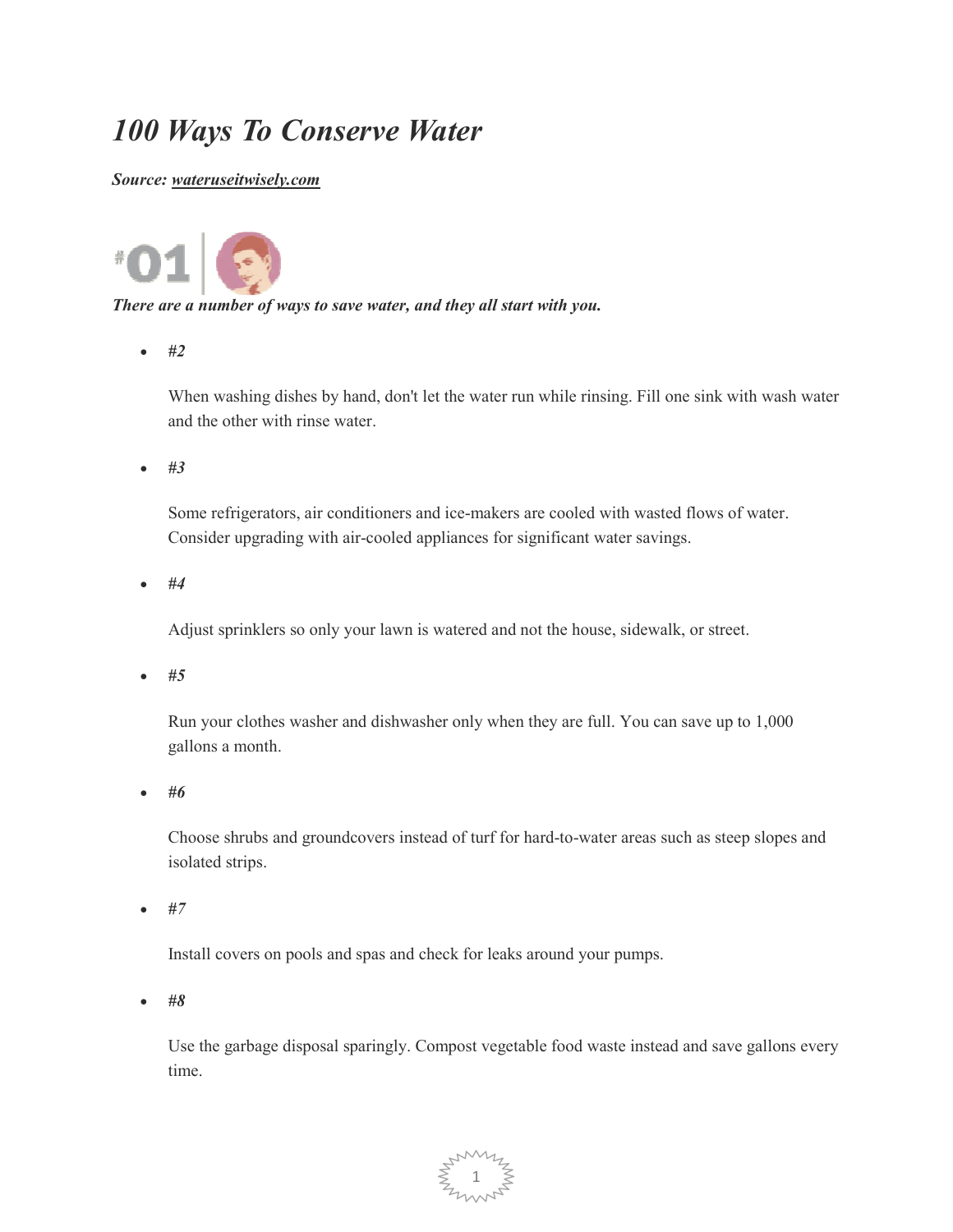Plant in the fall when conditions are cooler and rainfall is more plentiful.



*For cold drinks keep a pitcher of water in the refrigerator instead of running the tap. This way, every drop goes down you and not the drain.* 

• *#11* 

Monitor your water bill for unusually high use. Your bill and water meter are tools that can help you discover leaks.

• *#12* 

Water your lawn and garden in the morning or evening when temperatures are cooler to minimize evaporation.

• *#13* 

Wash your fruits and vegetables in a pan of water instead of running water from the tap.

• *#14* 

Spreading a layer of organic mulch around plants retains moisture and saves water, time and money.

• *#15* 

Use a broom instead of a hose to clean your driveway and sidewalk and save water every time.

• *#16* 

If your shower fills a one-gallon bucket in less than 20 seconds, replace the showerhead with a water-efficient model.

• *#17* 

Collect the water you use for rinsing fruits and vegetables, then reuse it to water houseplants.

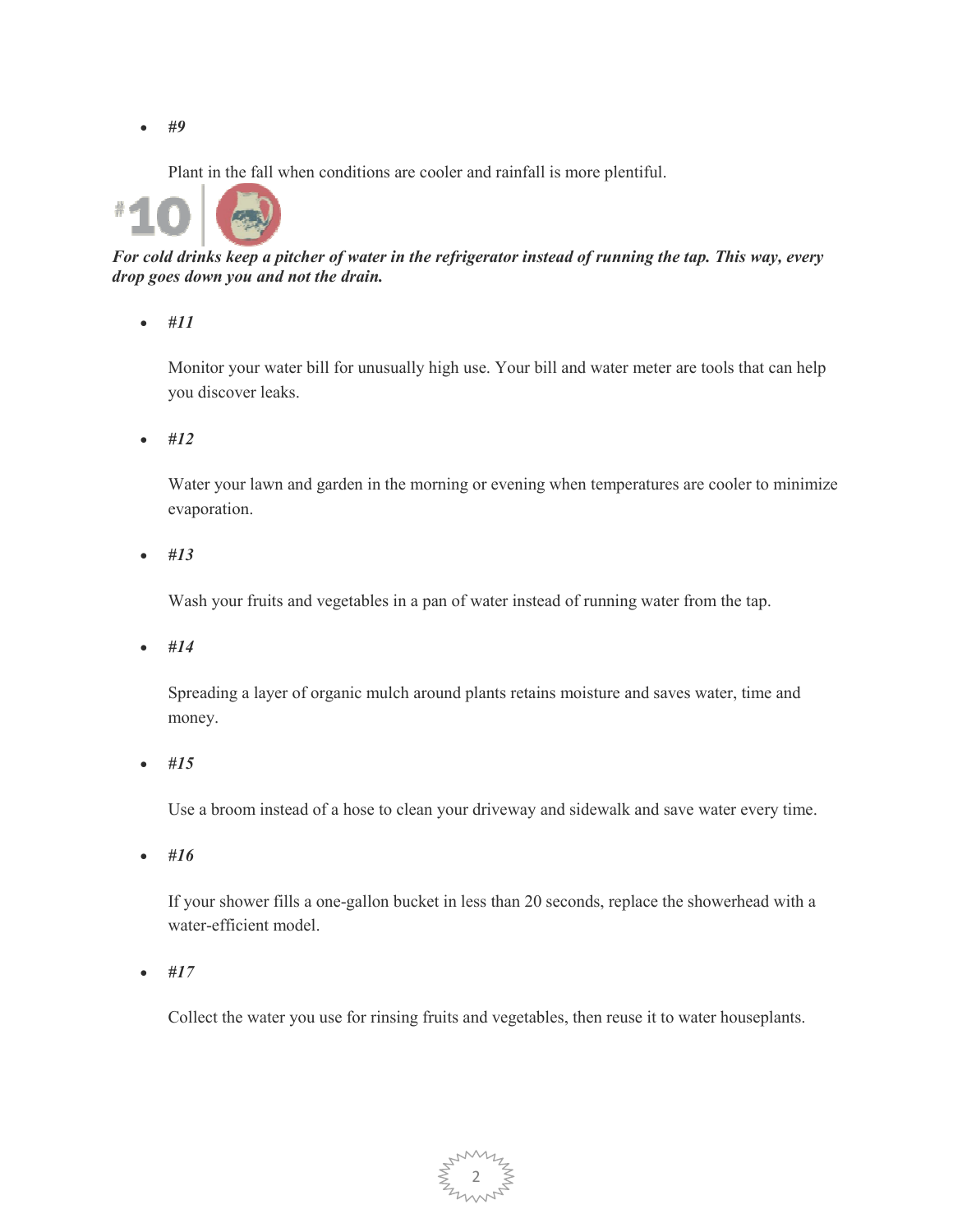If water runs off your lawn easily, split your watering time into shorter periods to allow for better absorption.

• *#19* 

We're more likely to notice leaks indoors, but don't forget to check outdoor faucets, sprinklers and hoses for leaks.

• *#20* 

If you have an automatic refilling device, check your pool periodically for leaks.

• *#21* 

Check the root zone of your lawn or garden for moisture before watering using a spade or trowel. If it's still moist two inches under the soil surface, you still have enough water.

• *#22* 

When buying new appliances, consider those that offer cycle and load size adjustments. They're more water and energy efficient.

• *#23* 

Shorten your shower by a minute or two and you'll save up to 150 gallons per month.

• *#24* 

Upgrade older toilets with water efficient models.

• *#25* 

Adjust your lawn mower to a higher setting. A taller lawn shades roots and holds soil moisture better than if it is closely clipped.

• *#26* 

When cleaning out fish tanks, give the nutrient-rich water to your plants.

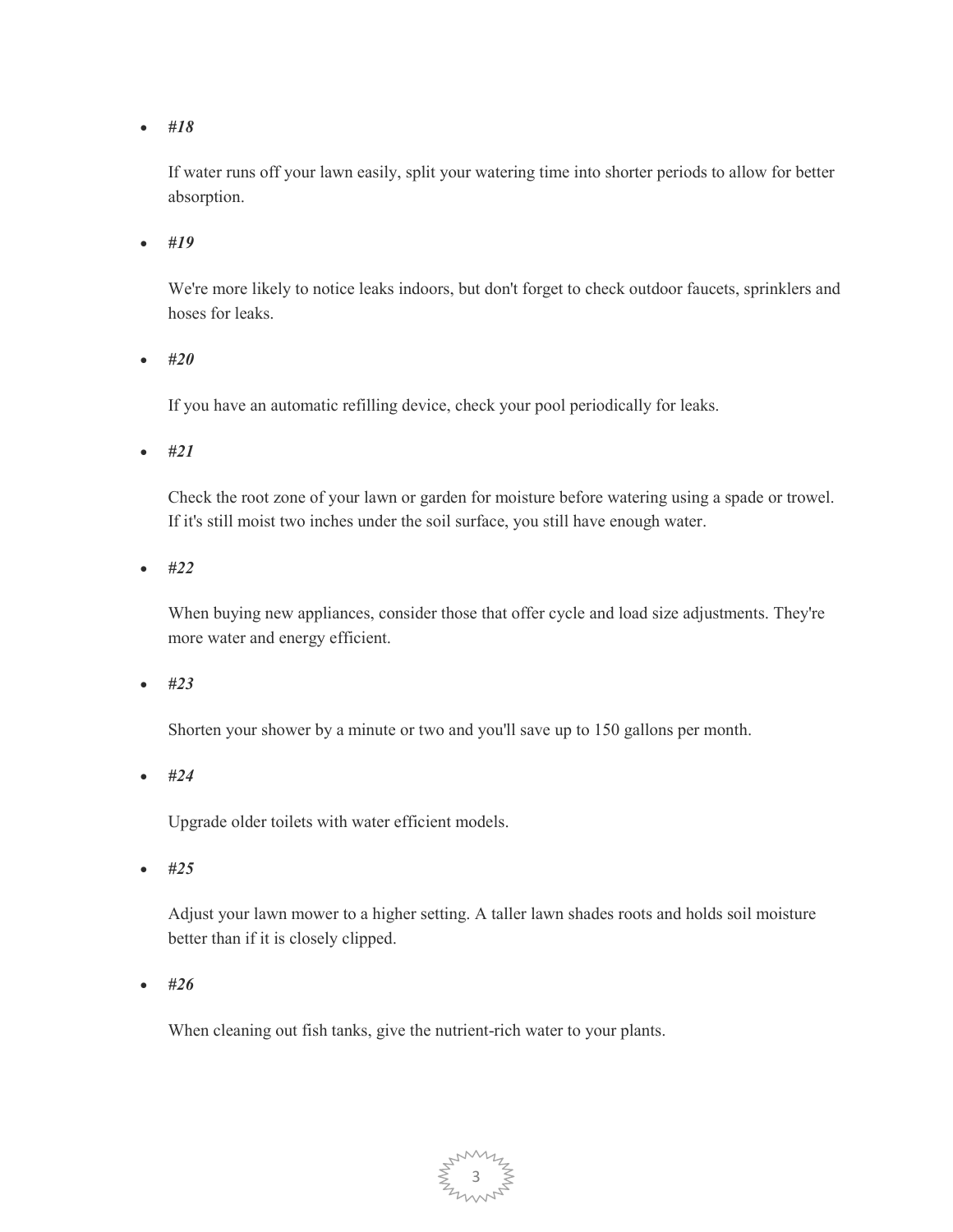Use sprinklers for large areas of grass. Water small patches by hand to avoid waste.



*Put food coloring in your toilet tank. If it seeps into the toilet bowl without flushing, you have a leak. Fixing it can save up to 1,000 gallons a month.* 

• *#29* 

When running a bath, plug the tub before turning the water on, then adjust the temperature as the tub fills up.

• *#30* 

Walkways and patios provide space that doesn't ever need to be watered. These useful "rooms" can also add value to your property.

• *#31* 

Collect water from your roof to water your garden.

• *#32* 

Designate one glass for your drinking water each day or refill a water bottle. This will cut down on the number of glasses to wash.

• *#33* 

Rather than following a set watering schedule, check for soil moisture two to three inches below the surface before watering.

• *#34* 

Install a rain sensor on your irrigation controller so your system won't run when it's raining.

• *#35* 

Don't use running water to thaw food. Defrost food in the refrigerator for water efficiency and food safety.

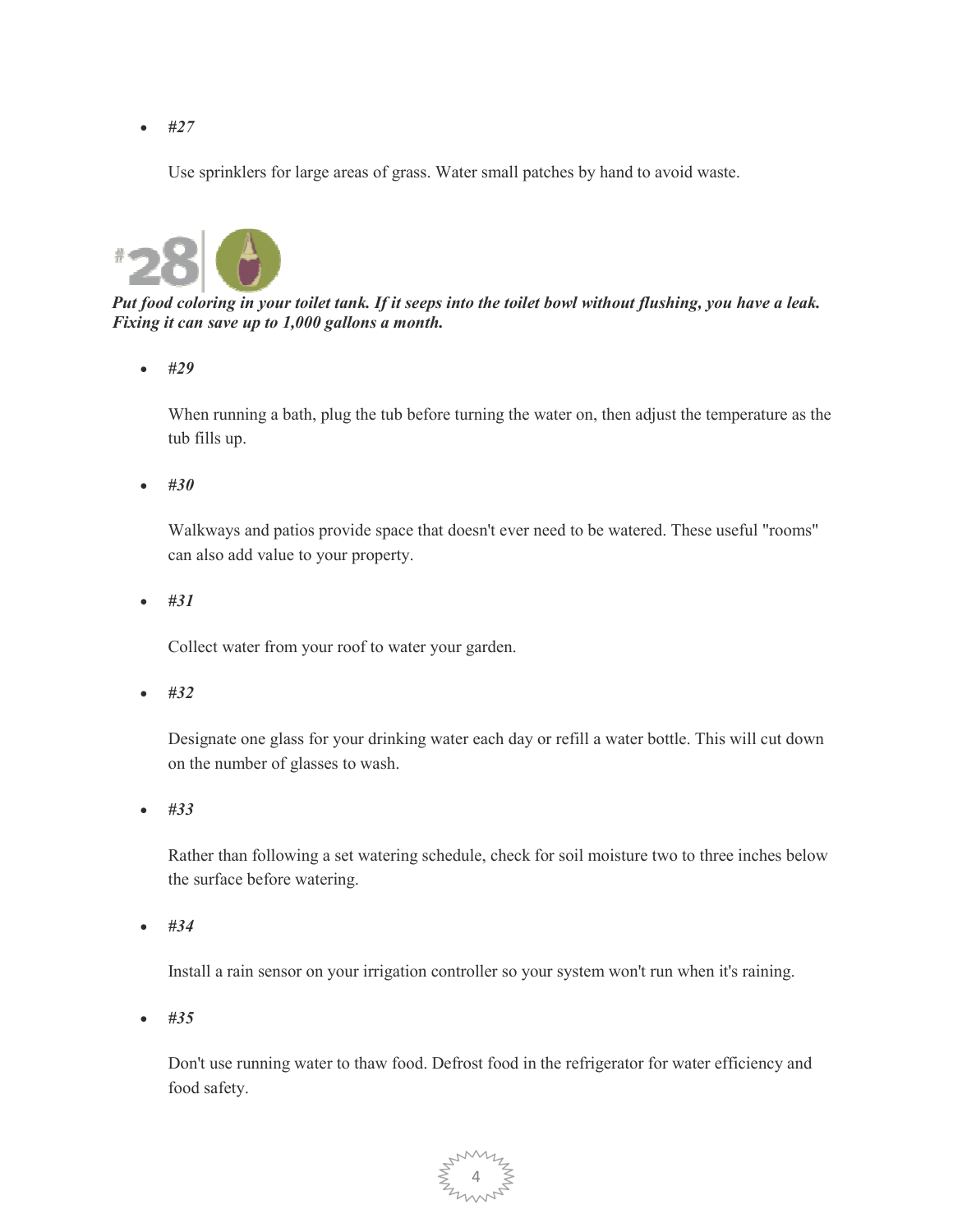

## *Use drip irrigation for shrubs and trees to apply water directly to the roots where it's needed.*

• *#37* 

Grab a wrench and fix that leaky faucet. It's simple, inexpensive, and you can save 140 gallons a week.

• *#38* 

Reduce the amount of lawn in your yard by planting shrubs and ground covers appropriate to your site and region.

• *#39* 

When doing laundry, match the water level to the size of the load.

• *#40* 

Teach your children to turn off faucets tightly after each use.

• *#41* 

Remember to check your sprinkler system valves periodically for leaks and keep the sprinkler heads in good shape.



• *Use a water-efficient showerhead. They're inexpensive, easy to install, and can save you up to 750 gallons a month.* 

*#43* 

Soak pots and pans instead of letting the water run while you scrape them clean.

• *#44* 

Don't water your lawn on windy days when most of the water blows away or evaporates.

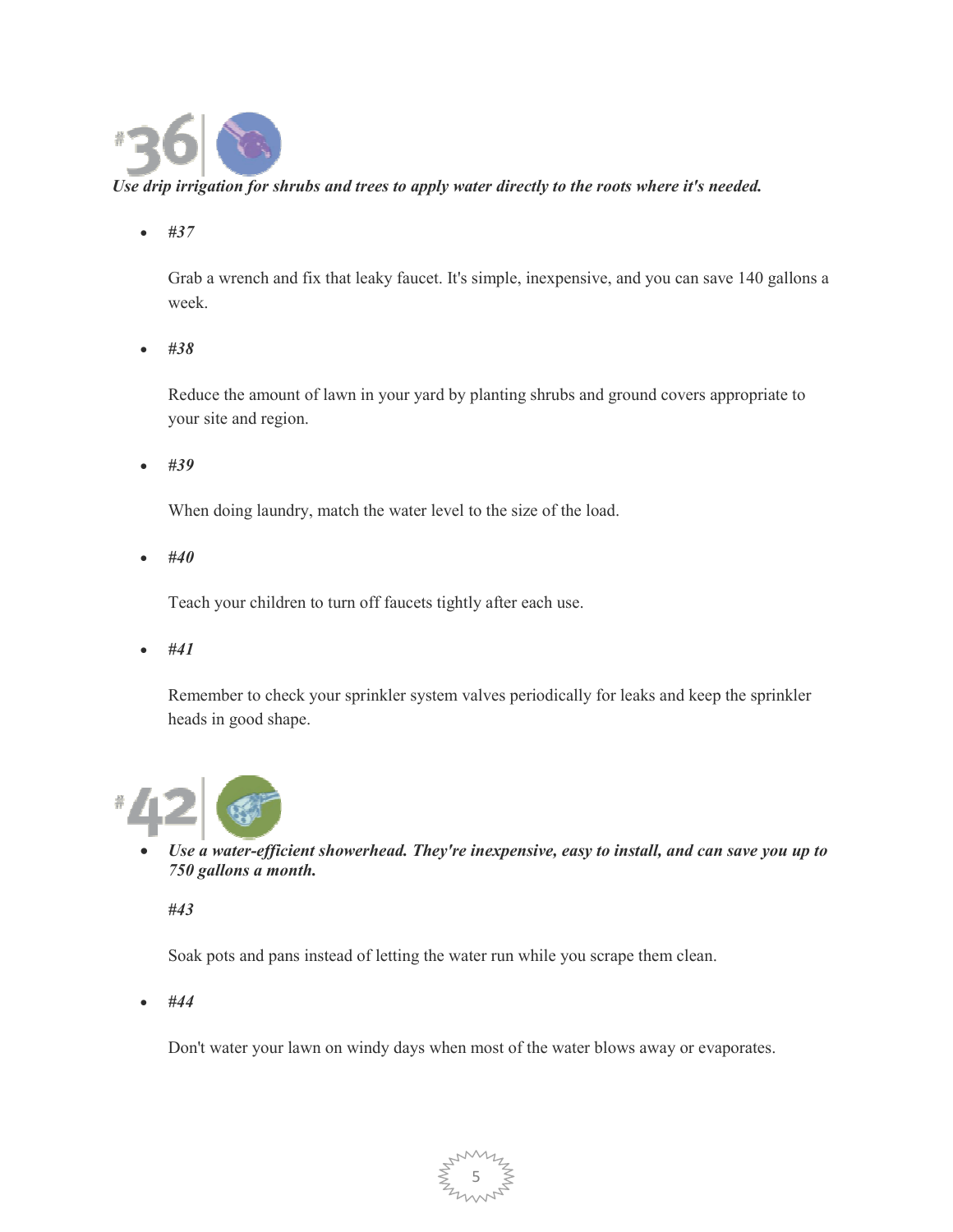Water your plants deeply but less frequently to encourage deep root growth and drought tolerance.

• *#46* 

Know where your master water shut-off valve is located. This could save water and prevent damage to your home.

• *#47* 

To decrease water from being wasted on sloping lawns, apply water for five minutes and then repeat two to three times.

• *#48* 

Group plants with the same watering needs together to avoid overwatering some while underwatering others.

• *#49* 

Use a layer of organic material on the surface of your planting beds to minimize weed growth that competes for water.

• *#50* 

Use a minimum amount of organic or slow release fertilizer to promote a healthy and drought tolerant landscape.

• *#51* 

Trickling or cascading fountains lose less water to evaporation than those spraying water into the air.

• *#52* 

Use a commercial car wash that recycles water.

• *#53* 

Avoid recreational water toys that require a constant flow of water.

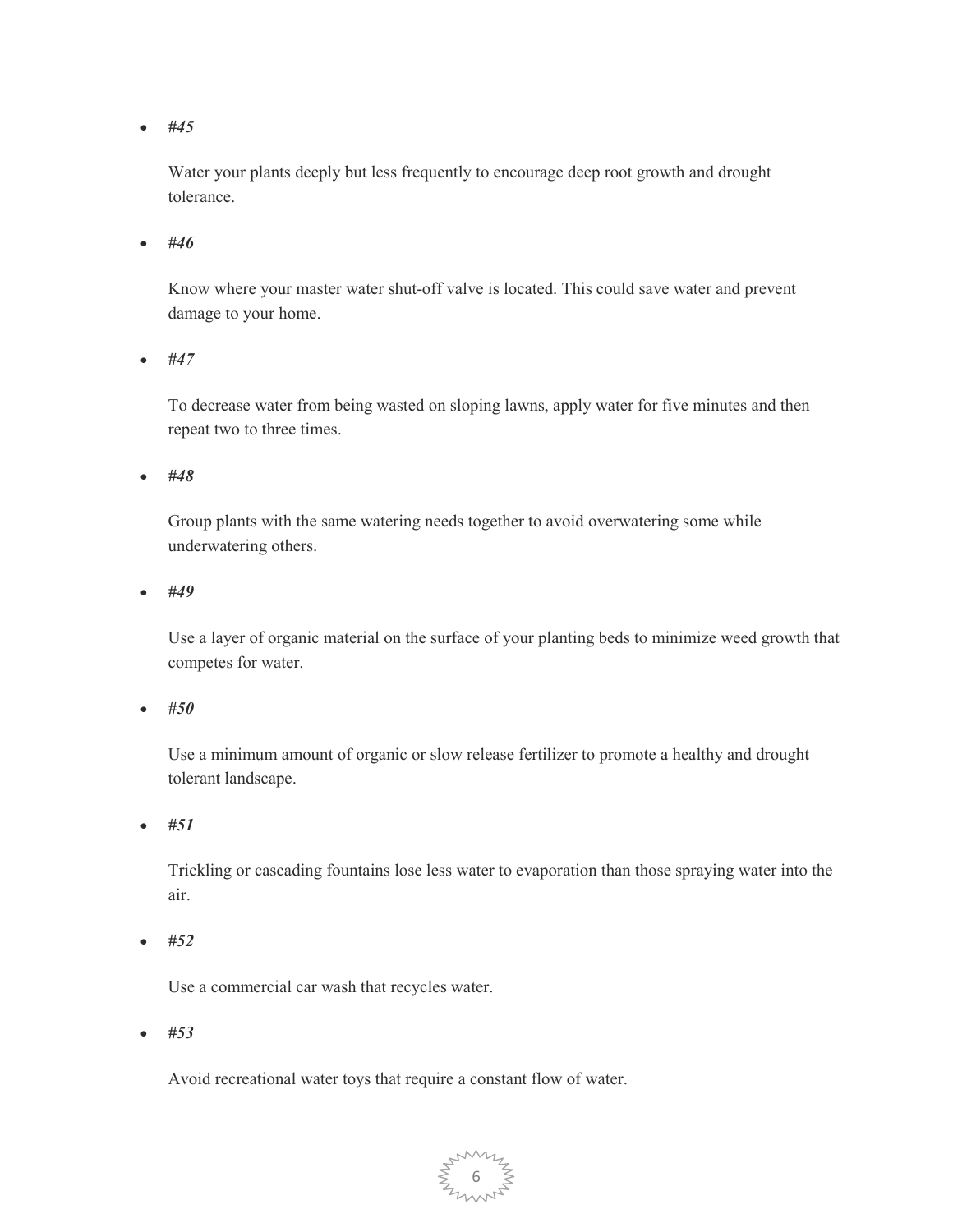Turn off the water while brushing your teeth and save 25 gallons a month.

• *#55* 

Use a rain gauge, or empty tuna can, to track rainfall on your lawn. Then reduce your watering accordingly.

• *#56* 

Encourage your school system and local government to develop and promote water conservation among children and adults.

• *#57* 

Learn how to shut off your automatic watering system in case it malfunctions or you get an unexpected rain.

• *#58* 

Set a kitchen timer when watering your lawn or garden to remind you when to stop. A running hose can discharge up to 10 gallons a minute.

• *#59* 

If your toilet flapper doesn't close after flushing, replace it.

• *#60* 

Make sure there are water-saving aerators on all of your faucets.



*Next time you add or replace a flower or shrub, choose a low water use plant for year-round landscape color and save up to 550 gallons each year.* 

• *#62* 

Install an instant water heater near your kitchen sink so you don't have to run the water while it heats up. This also reduces energy costs.

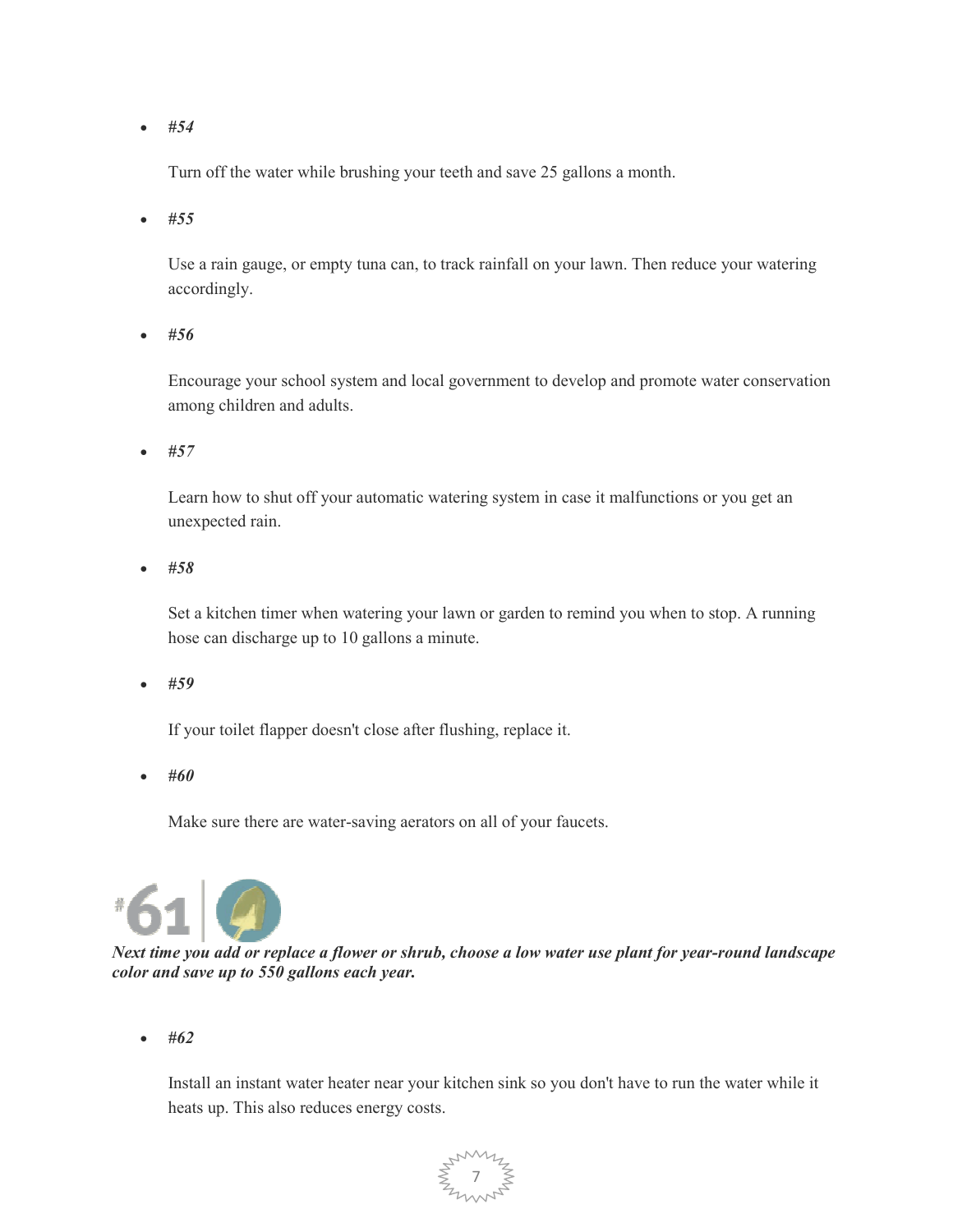Use a grease pencil to mark the water level of your pool at the skimmer. Check the mark 24 hours later to see if you have a leak.

• *#64* 

If your dishwasher is new, cut back on rinsing. Newer models clean more thoroughly than older ones.

• *#65* 

Use a trowel, shovel, or soil probe to examine soil moisture depth. If the top two to three inches of soil are dry it's time to water.

• *#66* 

If installing a lawn, select a turf mix or blend that matches your climate and site conditions.

• *#67* 

When you save water, you save money on your utility bills too. Saving water is easy for everyone to do.

• *#68* 

When the kids want to cool off, use the sprinkler in an area where your lawn needs it the most.

• *#69* 

Make sure your swimming pools, fountains, and ponds are equipped with recirculating pumps.

• *#70* 

Bathe your young children together.

• *#71* 

Consult with your local nursery for information on plant selection and placement for optimum outdoor water savings.

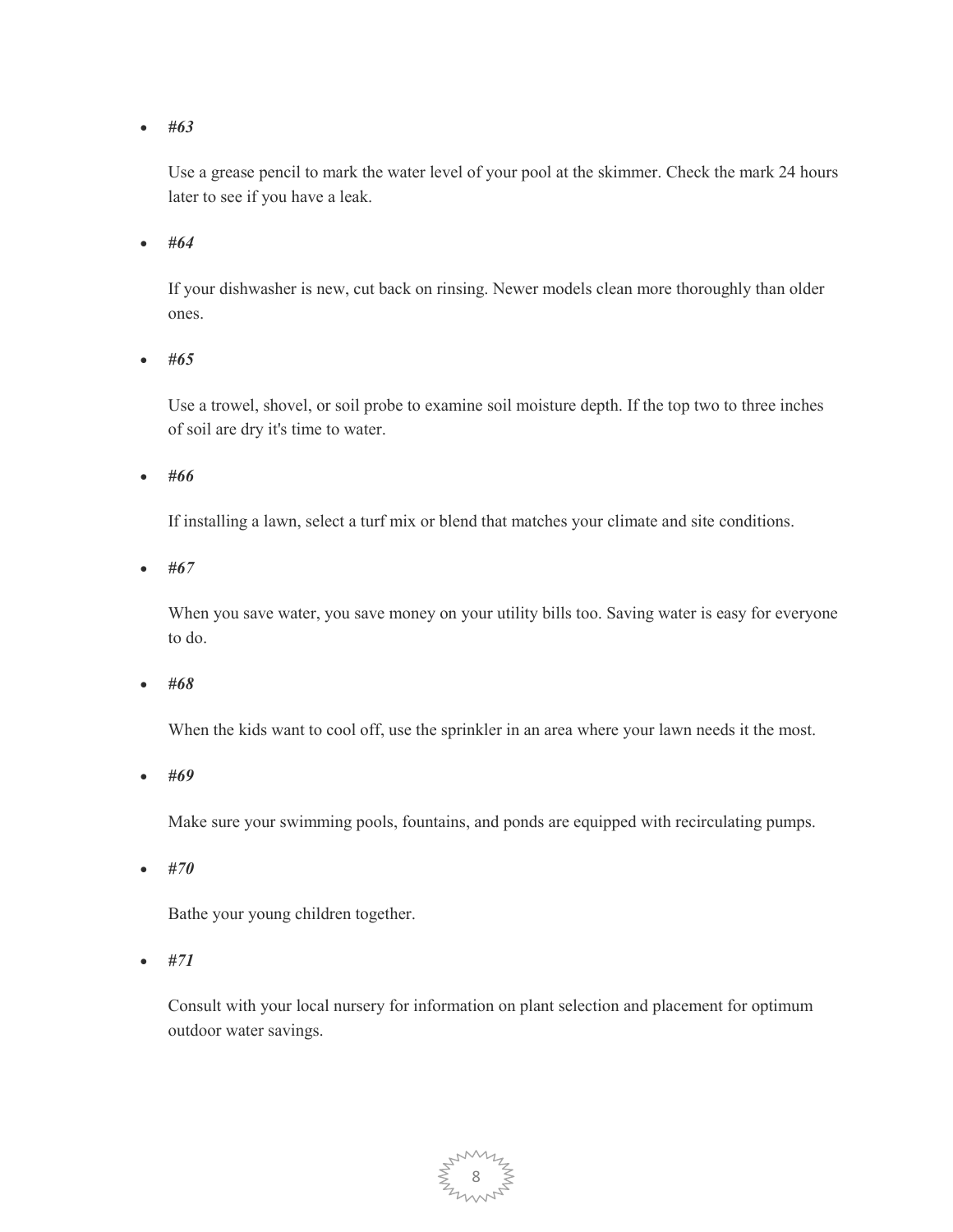Winterize outdoor spigots when temperatures dip below freezing to prevent pipes from leaking or bursting.

• *#73* 

Insulate hot water pipes for more immediate hot water at the faucet and for energy savings.

• *#74* 

Wash your car on the lawn, and you'll water your lawn at the same time.



*Drop your tissue in the trash instead of flushing it and save water every time.* 

• *#76* 

Direct water from rain gutters and HVAC systems toward water-loving plants in the landscape for automatic water savings.

• *#77* 

Make suggestions to your employer about ways to save water and money at work.

• *#78* 

Support projects that use reclaimed wastewater for irrigation and industrial uses.

• *#79* 

Use a hose nozzle or turn off the water while you wash your car. You'll save up to 100 gallons every time.

• *#80* 

Share water conservation tips with friends and neighbors.

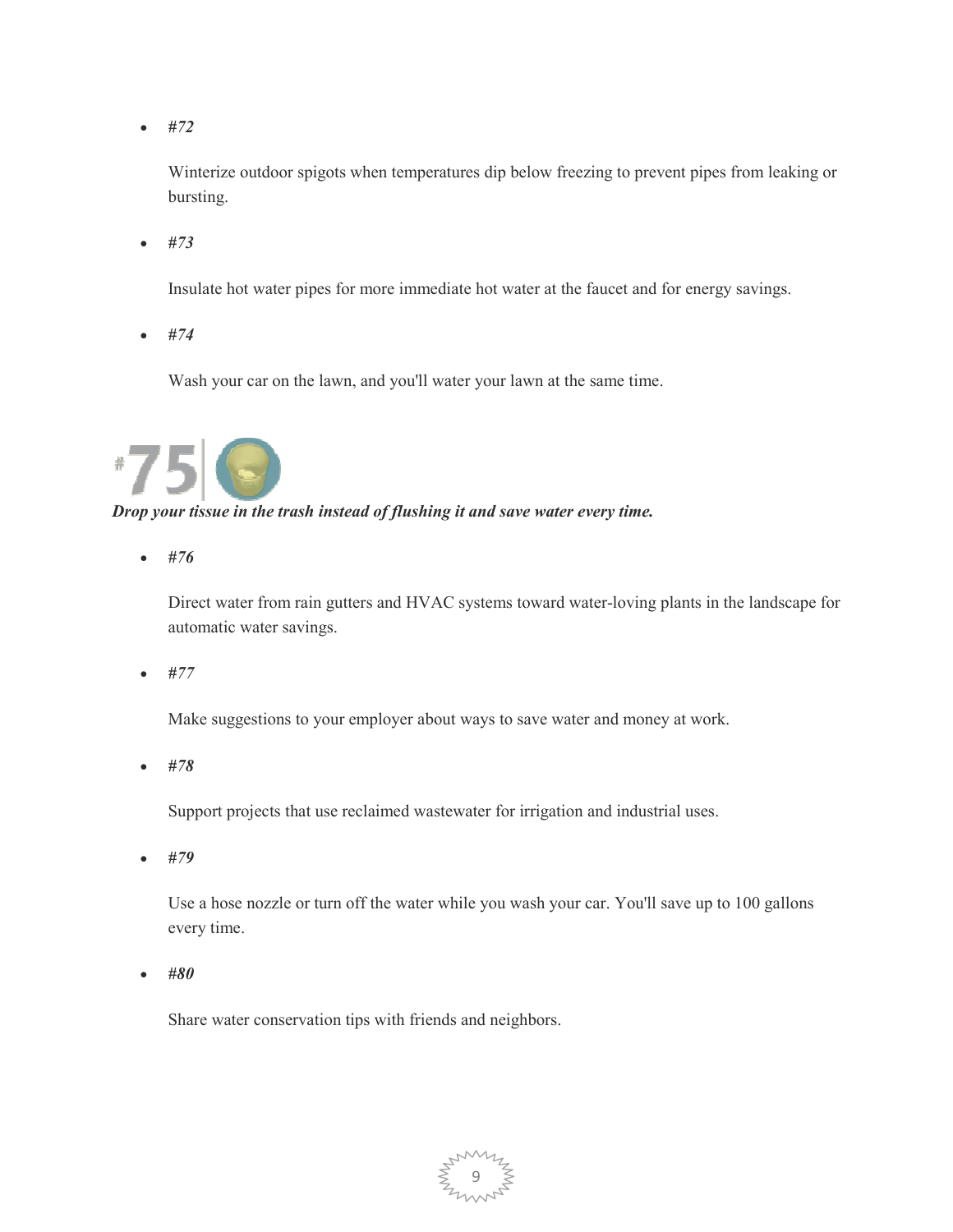If your toilet was installed before 1992, reduce the amount of water used for each flush by inserting a displacement device in the tank.

• *#82* 

Setting cooling systems and water softeners for a minimum number of refills saves both water and chemicals, plus more on utility bills.

• *#83* 

Washing dark clothes in cold water saves both on water and energy while it helps your clothes to keep their colors.

• *#84* 

Leave lower branches on trees and shrubs and allow leaf litter to accumulate on the soil. This keeps the soil cooler and reduces evaporation.

• *#85* 

Report broken pipes, open hydrants and errant sprinklers to the property owner or your water provider.

• *#86* 

Let your lawn go dormant during the summer. Dormant grass only needs to be watered every three weeks or less if it rains.

• *#87* 

Plant with finished compost to add water-holding and nutrient-rich organic matter to the soil.

• *#88* 

Use sprinklers that deliver big drops of water close to the ground. Smaller water drops and mist often evaporate before they hit the ground.

• *#89* 

Listen for dripping faucets and running toilets. Fixing a leak can save 300 gallons a month or more.

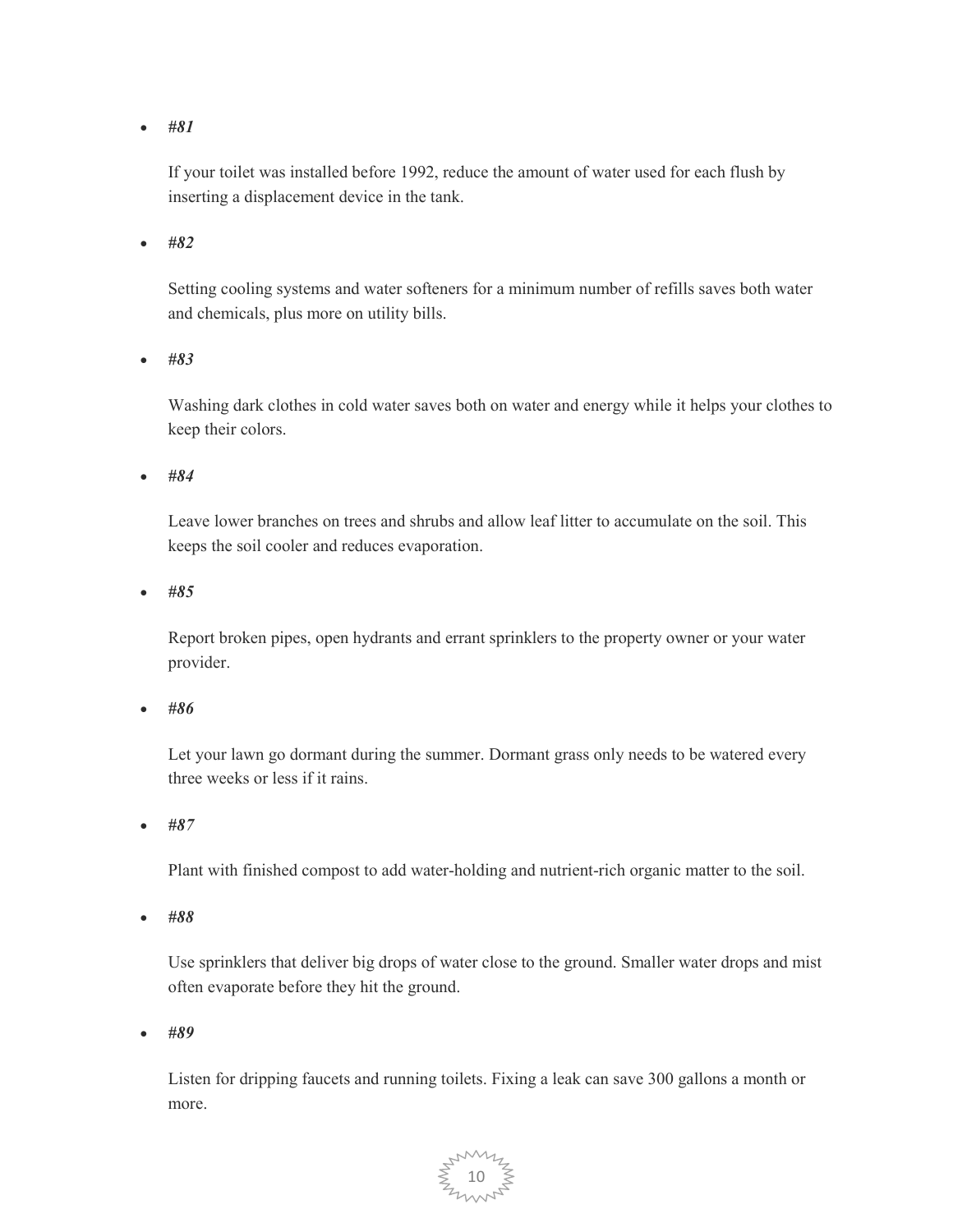Water only when necessary. More plants die from over-watering than from under-watering.

• *#91* 

One more way to get eight glasses of water a day is to re-use the water left over from cooked or steamed foods to start a scrumptious and nutritious soup.



## *Adjust your watering schedule each month to match seasonal weather conditions and landscape requirements.*

• *#93* 

Turn off the water while you wash your hair to save up to 150 gallons a month.

• *#94* 

Wash your pets outdoors in an area of your lawn that needs water.

• *#95* 

When shopping for a new clothes washer, compare resource savings among Energy Star models. Some of these can save up to 20 gallons per load, and energy too.

• *#96* 

Apply water only as fast as the soil can absorb it.

• *#97* 

Aerate your lawn at least once a year so water can reach the roots rather than run off the surface.

• *#98* 

When washing dishes by hand, fill the sink basin or a large container and rinse when all of the dishes have been soaped and scrubbed.

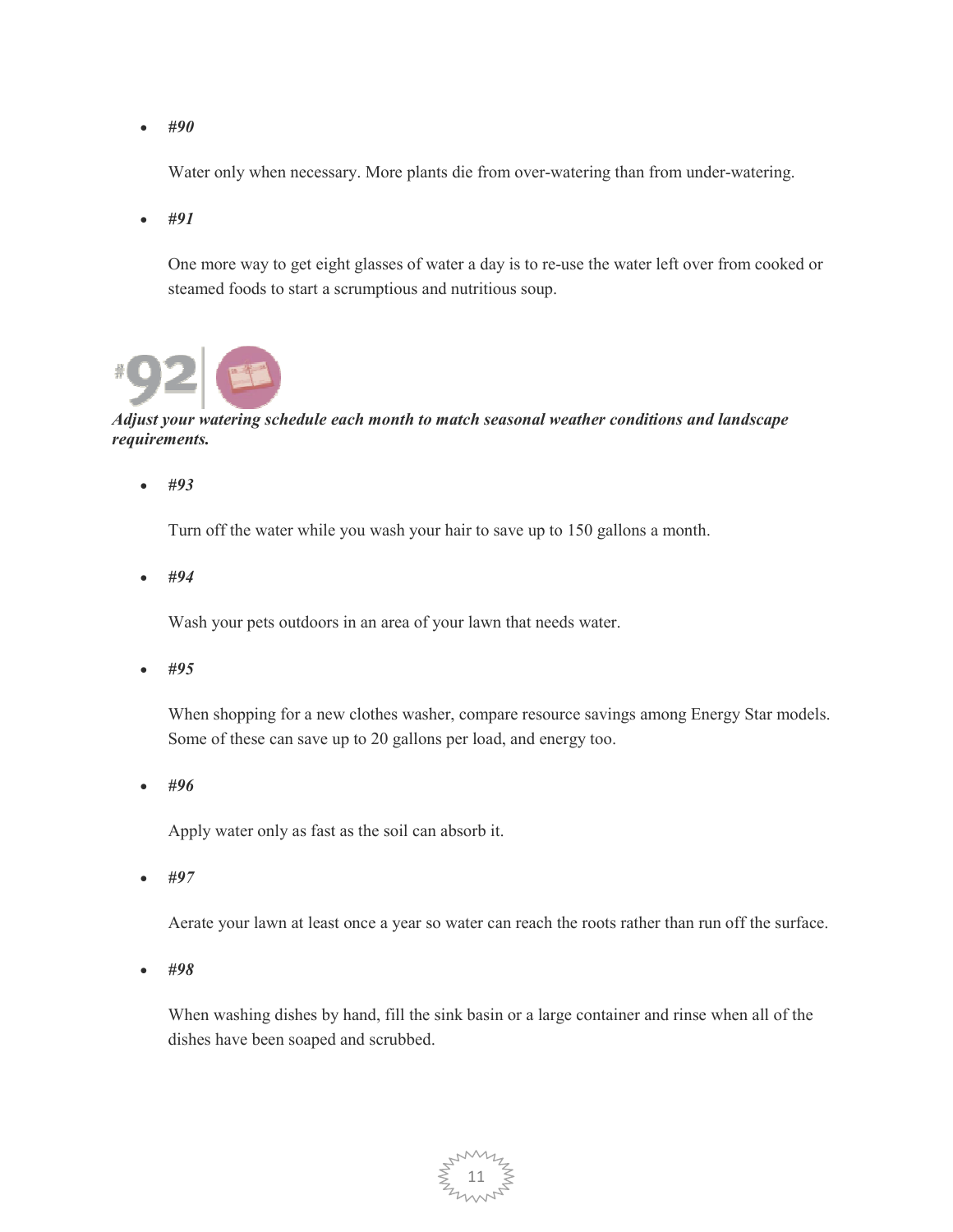Catch water in an empty tuna can to measure sprinkler output. One inch of water on one square foot of grass equals two-thirds of a gallon of water.

• *#100* 

Turn off the water while you shave and save up to 300 gallons a month.

• *#101* 

When you give your pet fresh water, don't throw the old water down the drain. Use it to water your trees or shrubs.

• *#102* 

If you accidentally drop ice cubes when filling your glass from the freezer, don't throw them in the sink. Drop them in a house plant instead.

• *#103* 

To save water and time, consider washing your face or brushing your teeth while in the shower.

• *#104* 

While staying in a hotel or even at home, consider reusing your towels.

• *#105* 

When backflushing your pool, consider using the water on your landscaping.

• *#106* 

For hanging baskets, planters and pots, place ice cubes under the moss or dirt to give your plants a cool drink of water and help eliminate water overflow.

• *#107* 

Throw trimmings and peelings from fruits and vegetables into your yard compost to prevent using the garbage disposal.